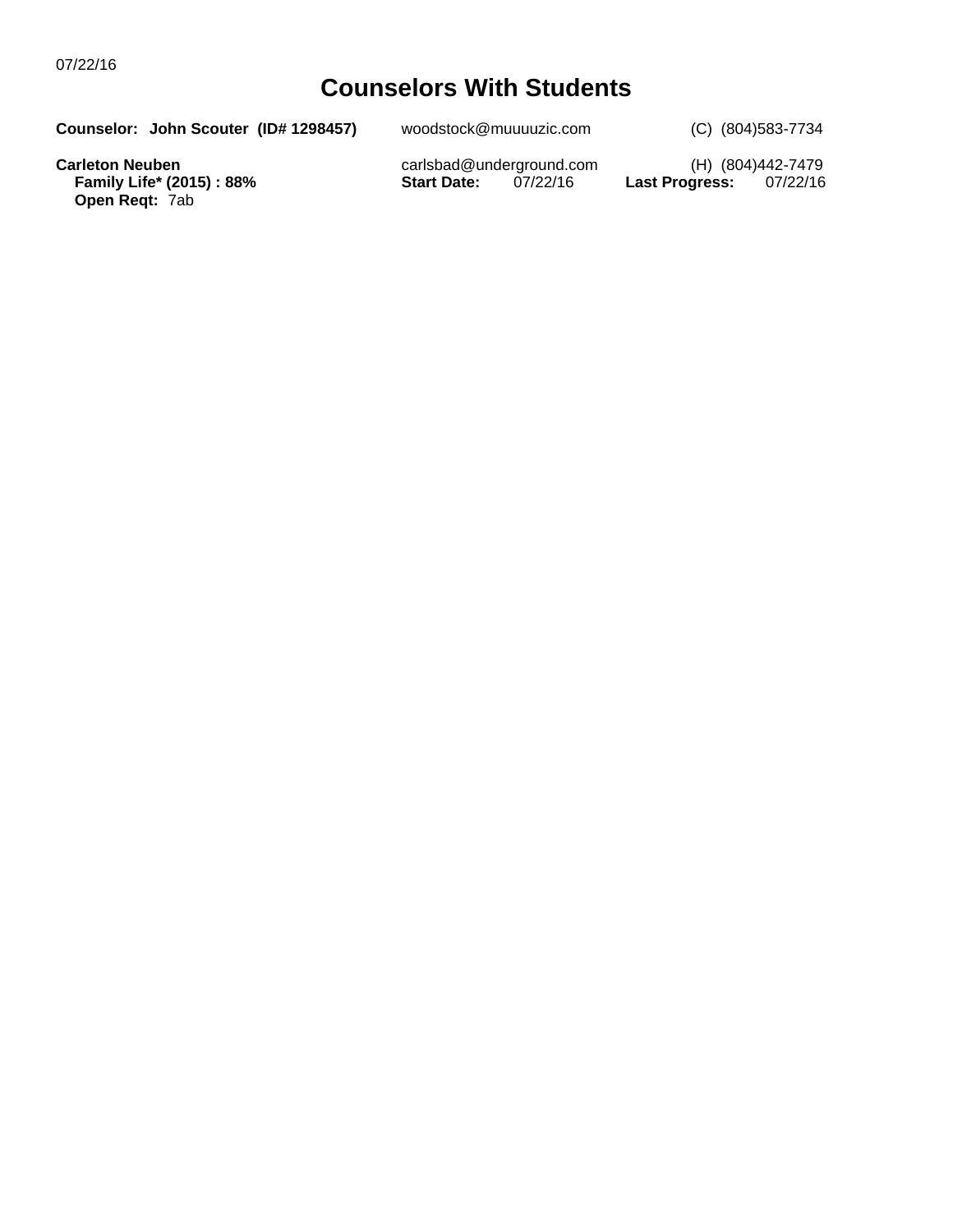07/22/16

## **Counselors With Students**

| <b>Counselor: Lon Bennett</b>                                                                                         | steve_searls@computerpro.net                               | (H) (804)442-4391                              |
|-----------------------------------------------------------------------------------------------------------------------|------------------------------------------------------------|------------------------------------------------|
| <b>Carleton Neuben</b><br>Drafting (2015) : 14%<br><b>Open Regt:</b> 1ab, 2abc, 3abc, 6a1, 6a2, 6a3, 6b1, 6b2, 6b3, 7 | carlsbad@underground.com<br>07/22/16<br><b>Start Date:</b> | (H) (804)442-7479<br>Last Progress: 07/22/16   |
| <b>Frederic L Tucker</b><br>Drafting (2015): 7%<br>Open Reqt: 1ab, 2abc, 3abc, 4, 5, 6a1, 6a2, 6a3, 6b1, 6b2, 6b3     | babe@compunet.net<br><b>Start Date: 07/22/16</b>           | (H) (804)442-5890<br>Last Progress: 07/22/16   |
| <b>James Osborne</b><br>Drafting (2015) : 42%<br>Open Reqt: 1ab, 4, 5, 6a1, 6a2, 6a3, 6b1, 6b2, 6b3, 7                | JJCab44@delta.com<br><b>Start Date:</b> 07/22/16           | (H) (804)442-7805<br>Last Progress: 07/22/16   |
| Family Life* (2015): 47%<br>Open Reqt: 1, 2, 3, 4, 5abc, 7ab                                                          | <b>Start Date:</b><br>07/22/16                             | 07/22/16<br><b>Last Progress:</b>              |
| <b>Joseph Scouter</b><br><b>Aviation (2014): 70%</b><br>Open Reqt: 2abcdef, 3ab                                       | gijoe4354354@loa.com<br><b>Start Date: 07/22/16</b>        | $(C)$ (804)544-8233<br>Last Progress: 07/22/16 |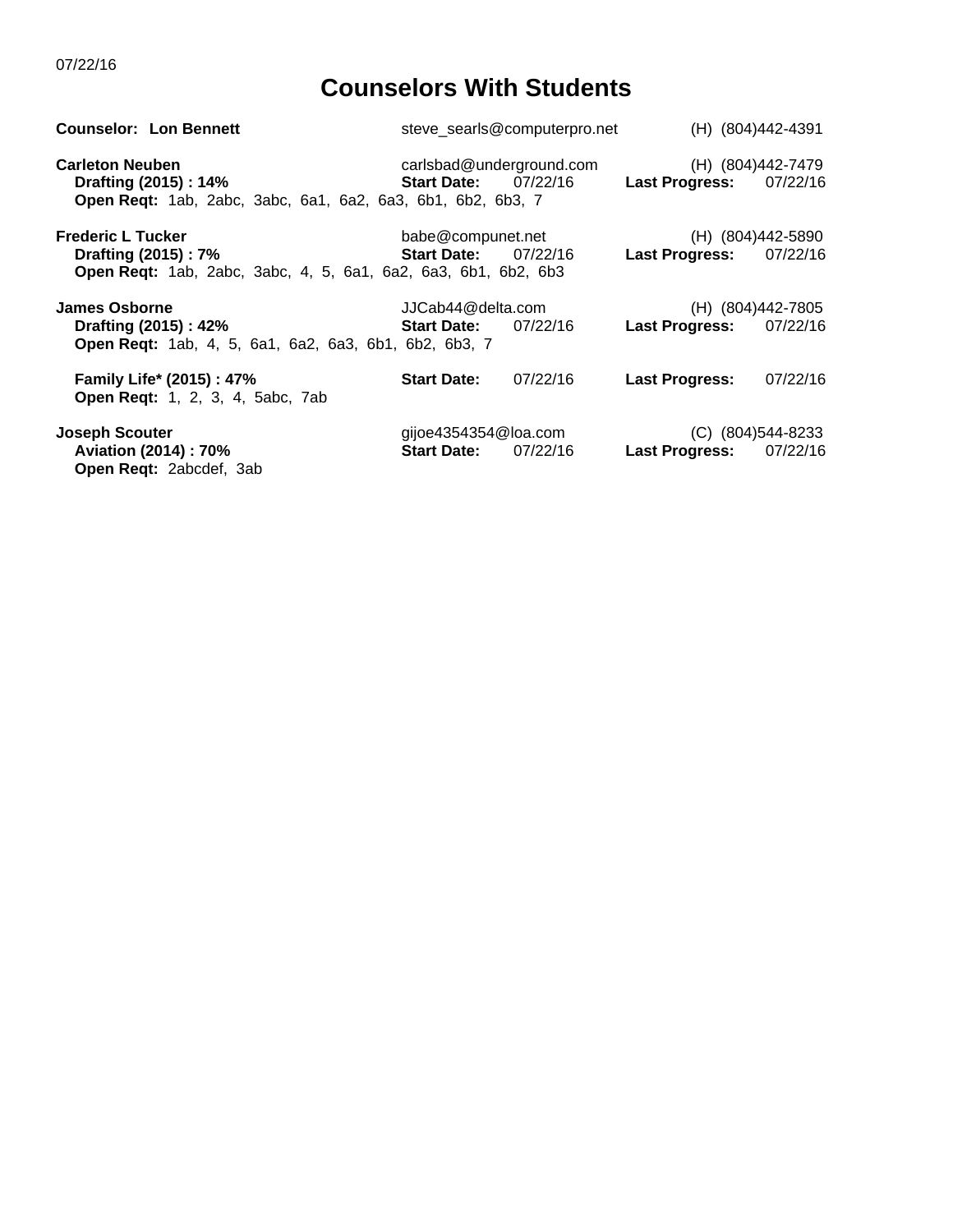#### 07/22/16

# **Counselors With Students**

| Counselor: Mary Scouter (ID# 1290572)                                                                                      | mary@firemail.com                                          | (H) (804)442-1965                            |  |  |
|----------------------------------------------------------------------------------------------------------------------------|------------------------------------------------------------|----------------------------------------------|--|--|
| <b>Carleton Neuben</b><br>Citizenship In Community* (2016): 35%<br><b>Open Reqt:</b> 2a1, 2a2, 2a3, 2a4, 2b, 5, 6, 7abc, 8 | carlsbad@underground.com<br><b>Start Date:</b><br>07/22/16 | (H) (804)442-7479<br>Last Progress: 07/22/16 |  |  |
| <b>Frederic L Tucker</b><br>Citizenship In Community* (2016): 29%<br>Open Reqt: 1, 2a1, 2a2, 2a3, 2a4, 2b, 3ab, 4abc, 8    | babe@compunet.net<br><b>Start Date:</b><br>07/22/16        | (H) (804)442-5890<br>Last Progress: 07/22/16 |  |  |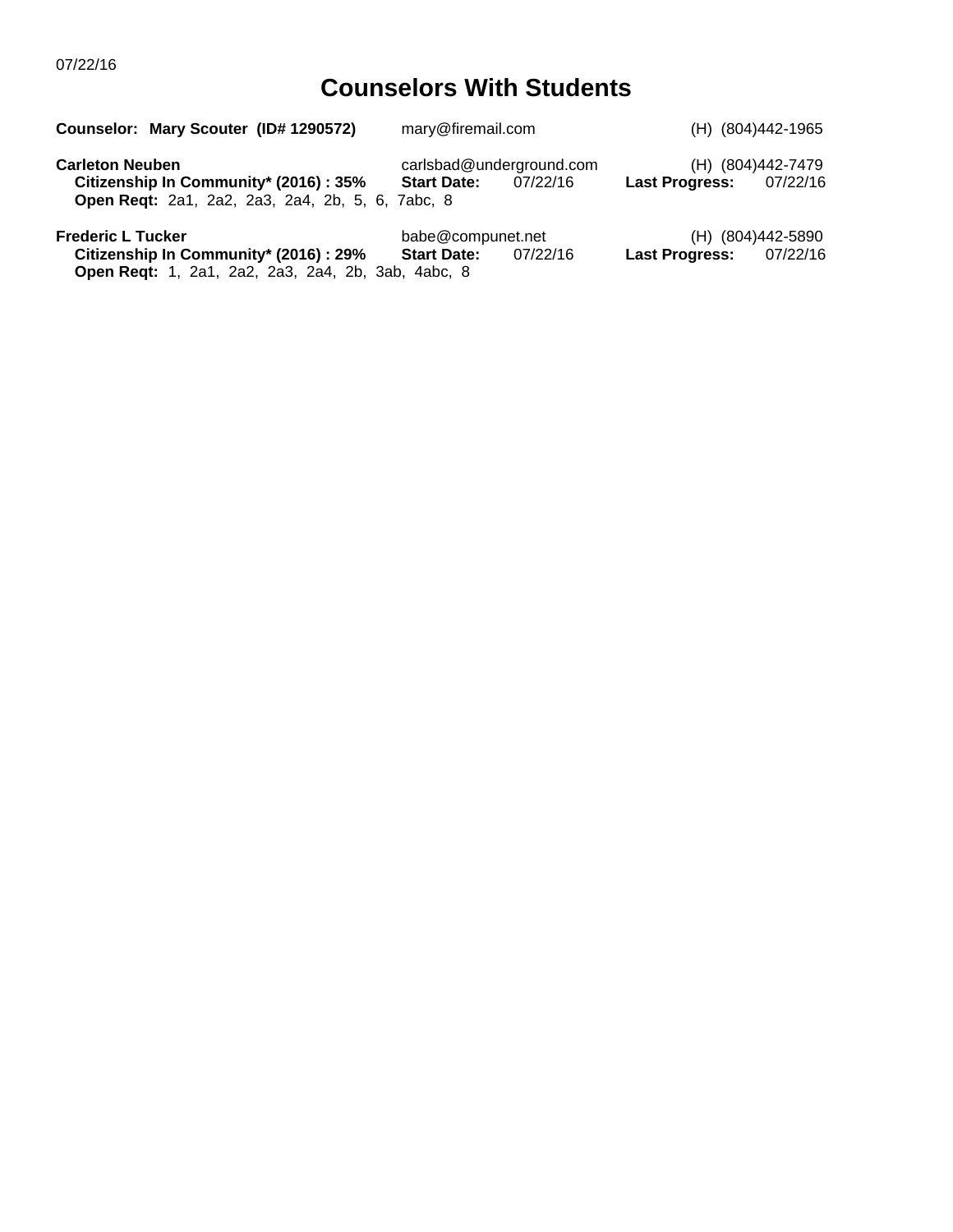#### **Counselors With Students**

**Counselor: Neil Neuben (ID# 8243641)** harleyrider@joono.com (C) (804)577-9234

**Leatherwork (2014) : 50% Open Reqt:** 3abcdefgh

**James Savage** pronto@qwikfast.net (C) (804)557-1113<br>**Leatherwork (2014) : 50% Start Date:** 07/22/16 **Last Progress:** 07/22/16